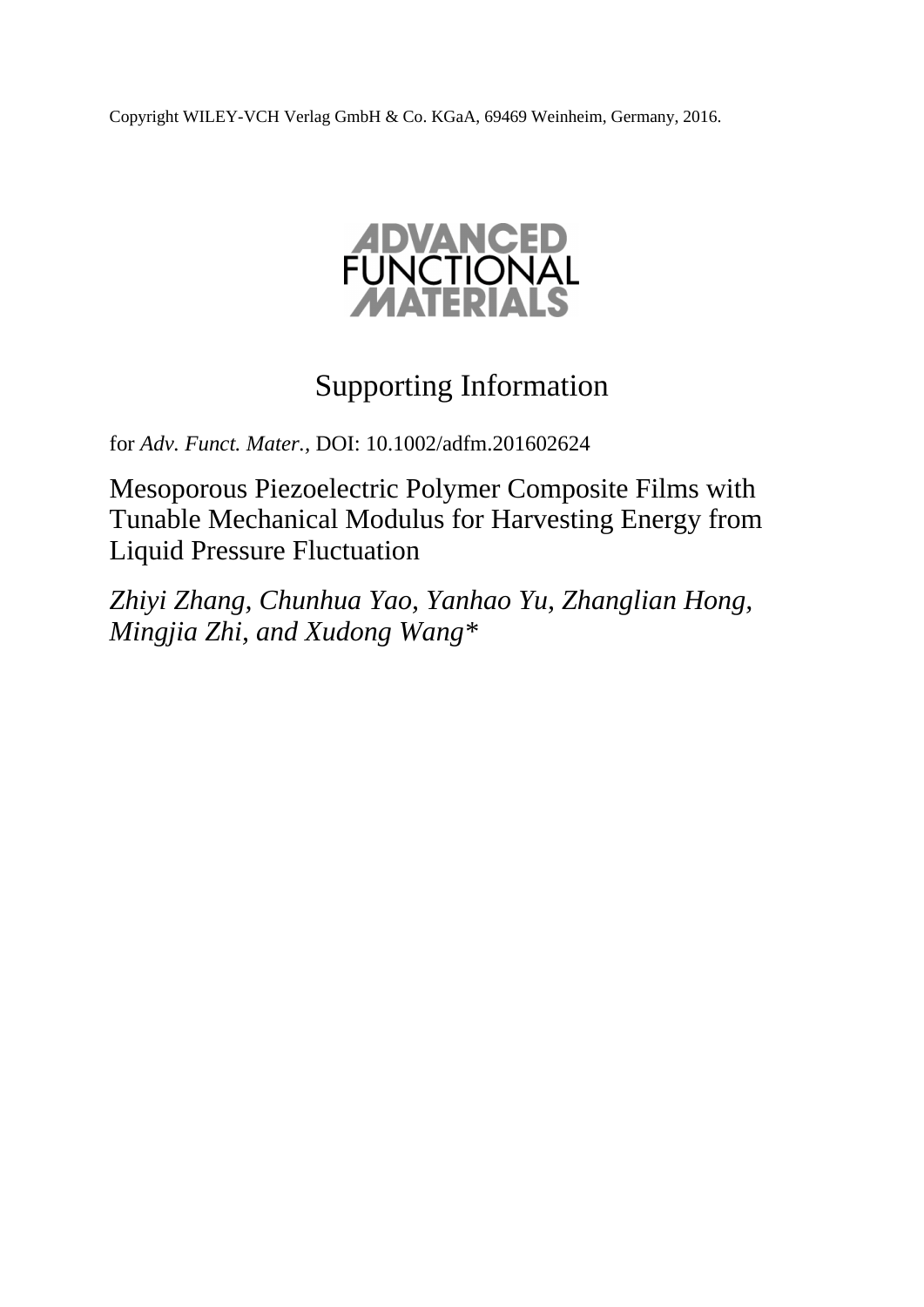Copyright WILEY-VCH Verlag GmbH & Co. KGaA, 69469 Weinheim, Germany, 2013.

#### Supporting Information

#### **Mesoporous Piezoelectric Polymer Composite Films with Tunable Mechanical Modulus for Harvesting Energy from Liquid Pressure Fluctuation**

*Zhiyi Zhang, Chunhua Yao, Yanhao Yu, Zhanglian Hong, Mingjia Zhi, and Xudong Wang\**

Z. Zhang, C. Yao, Y. Yu, Prof. X. Wang Department of Materials Science and Engineering University of Wisconsin-Madison Madison, WI, 53706, USA E-mail: [xudong.wang@wisc.edu](mailto:xudong.wang@wisc.edu)

Z. Zhang, Prof. Z. Hong, Prof. M. Zhi State Key Laboratory of Silicon Materials, School of Materials Science and Engineering Zhejiang University Hangzhou, 310027, China



**Figure S1. (a-e)** SEM images of mesoporous PVDF films with volume PVDF fractions of 3% (a), 4% (b), 6% (c), 9% (d), and 18% (e). **(f-j)** Corresponding low-magnification SEM images of mesoporous PVDF films with volume PVDF fractions of 3% (f), 4% (g), 6% (h), 9% (i), and 18% (j).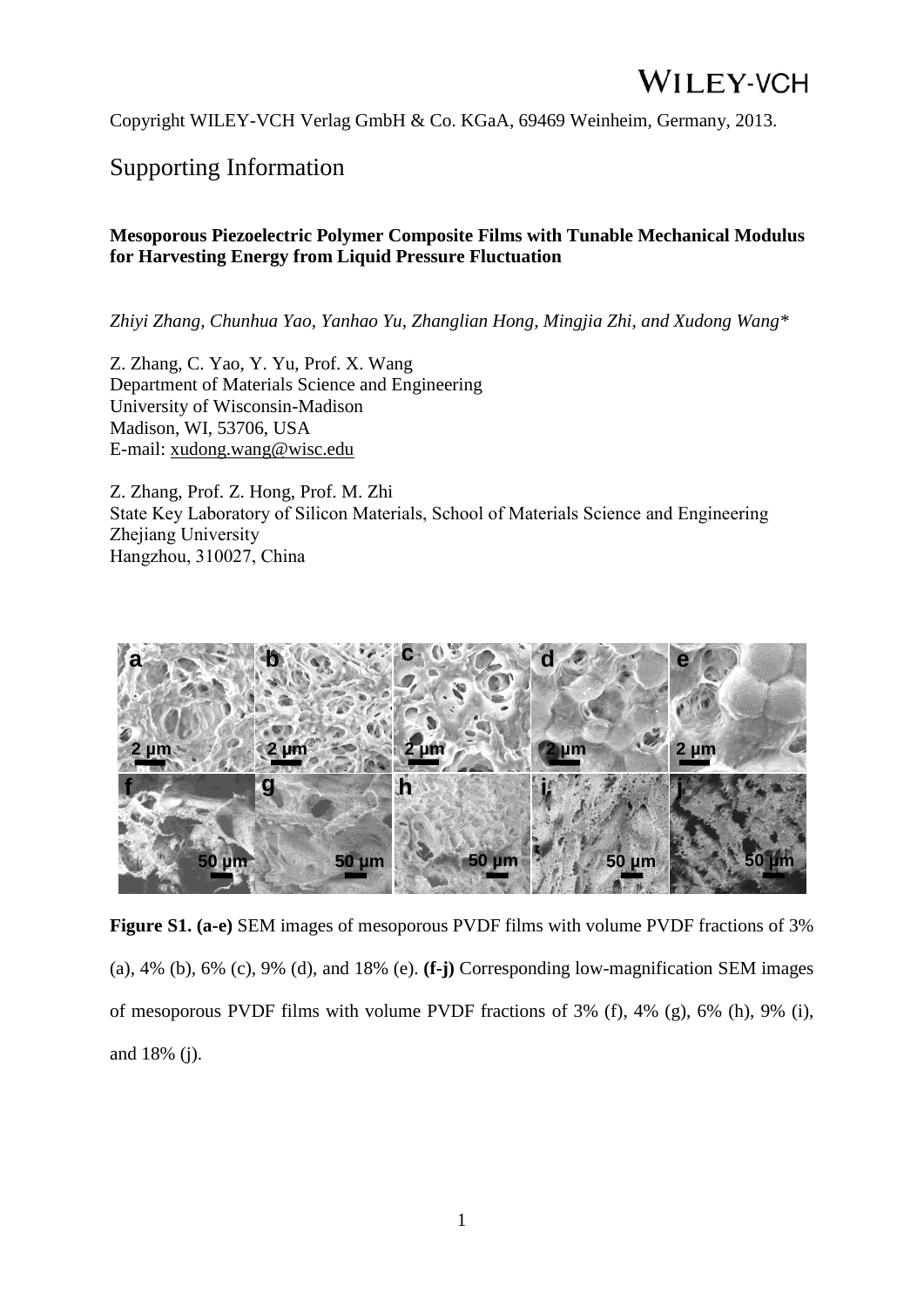

**Figure S2.** (a) Nitrogen adsorption–desorption isotherms measured from the mesoporous PVDF samples with different PVDF volume fraction. **(b)** Corresponding pore size distributions calculated by DFT from isotherms.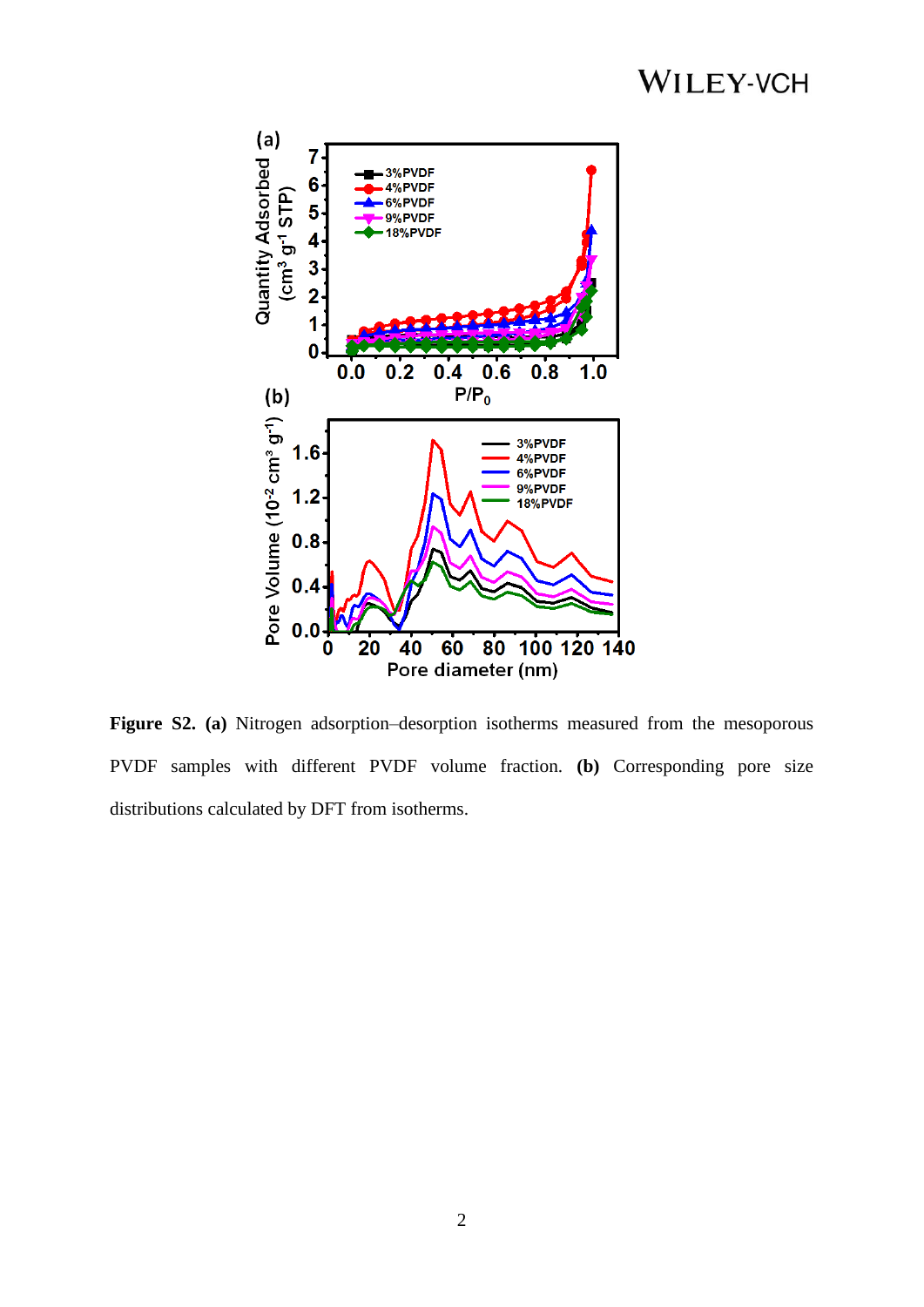

**Figure S3. (a)** FTIR of mesoporous PVDF films with different PVDF volume fraction. **(b)** EDS of a mesoporous PVDF film showing no signal of other elements besides C and F.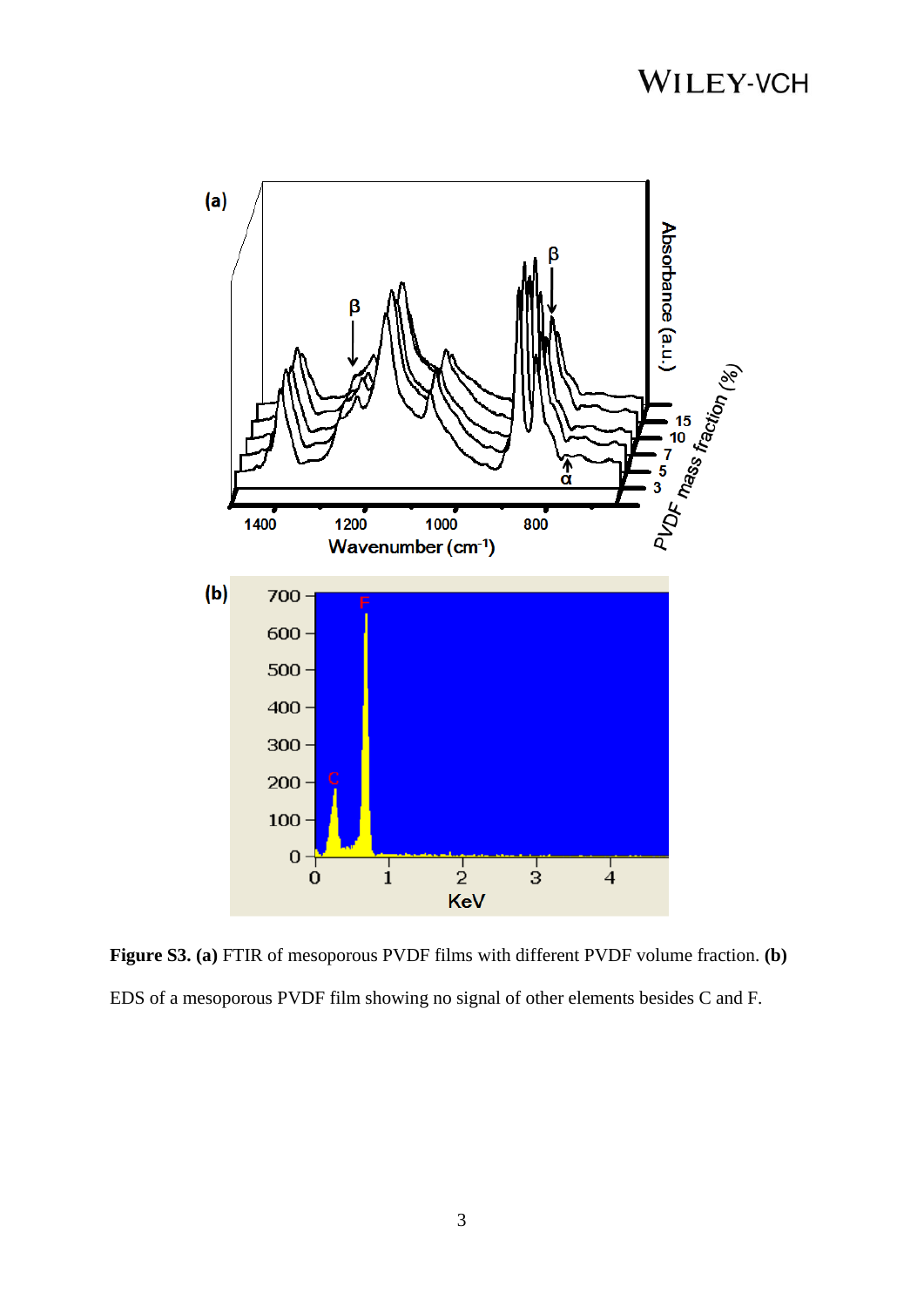

**Figure S4.** Transmittance of pure PDMS and PVDF-PDMS composite samples with different PVDF volume fraction.



**Figure S5.** Dumbbell-shaped PVDF-PDMS composite sample for tensile stress-strain test.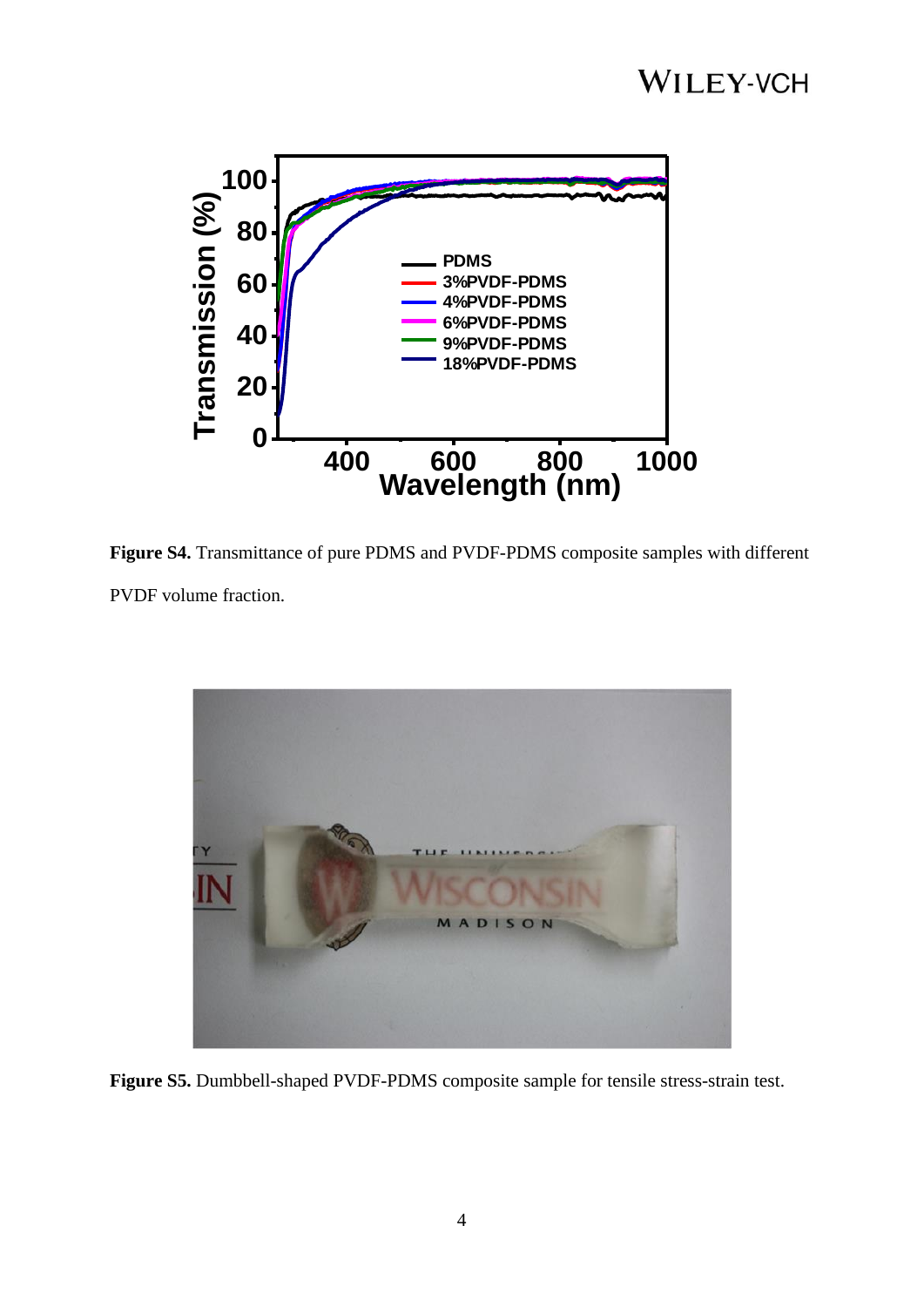

**Figure S6.** Disk-shaped PVDF-PDMS composite sample for compressive stress-strain test.



**Figure S7.** Tensile stress-strain curves including pure PDMS, PVDF and PVDF-PDMS composite films with different PVDF volume fraction, showing significant different mechanical property of pure PVDF compared to the composites.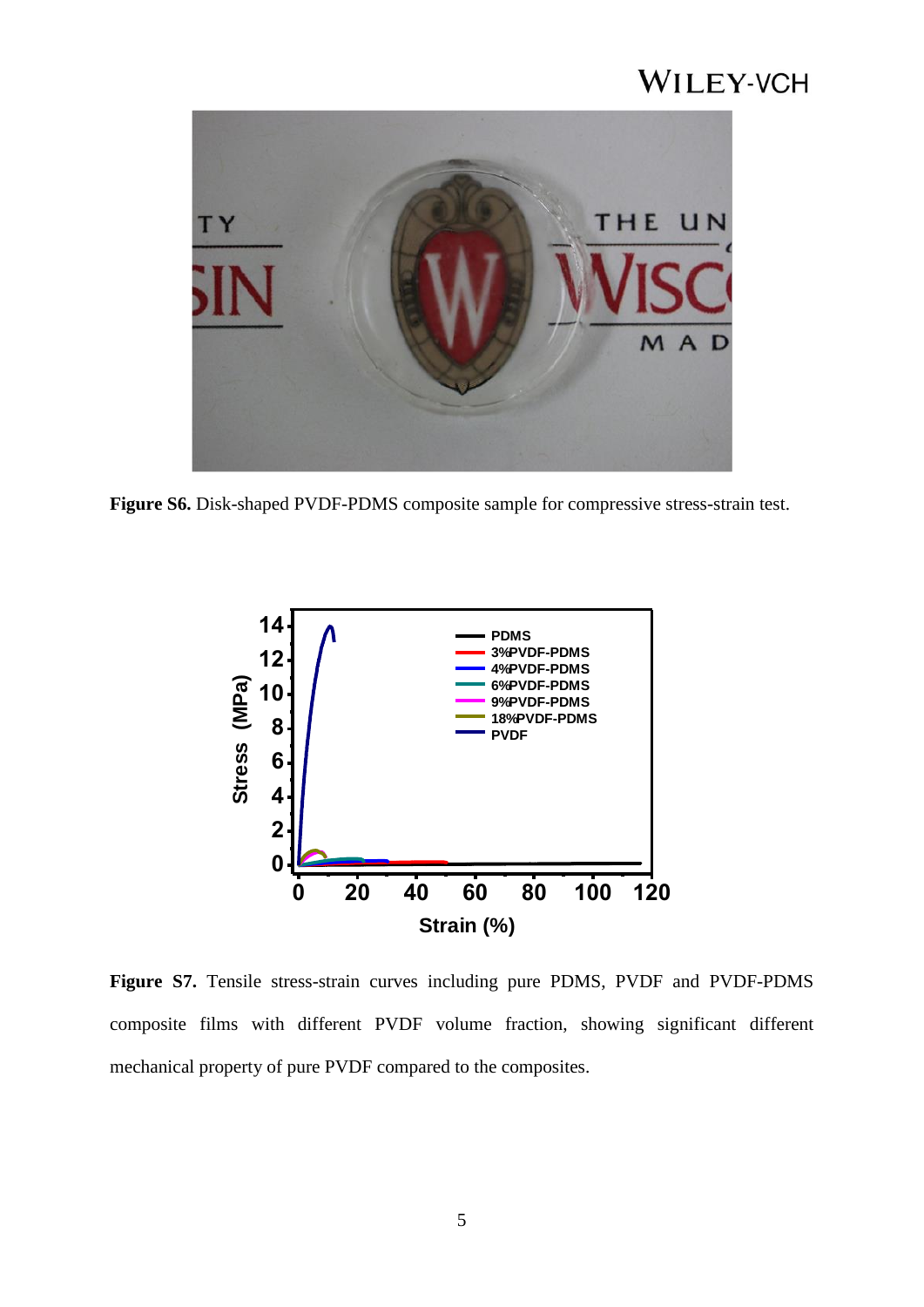

**Figure S8.** Compressive stress-strain curves including pure PDMS, PVDF and PVDF-PDMS composite films with different PVDF volume fraction, showing significant different mechanical property of pure PVDF compared to the composites.



**Figure S9.** Schematic setup of testing the piezoelectric output from PVDF-PDMS NG slabs under compressive strains.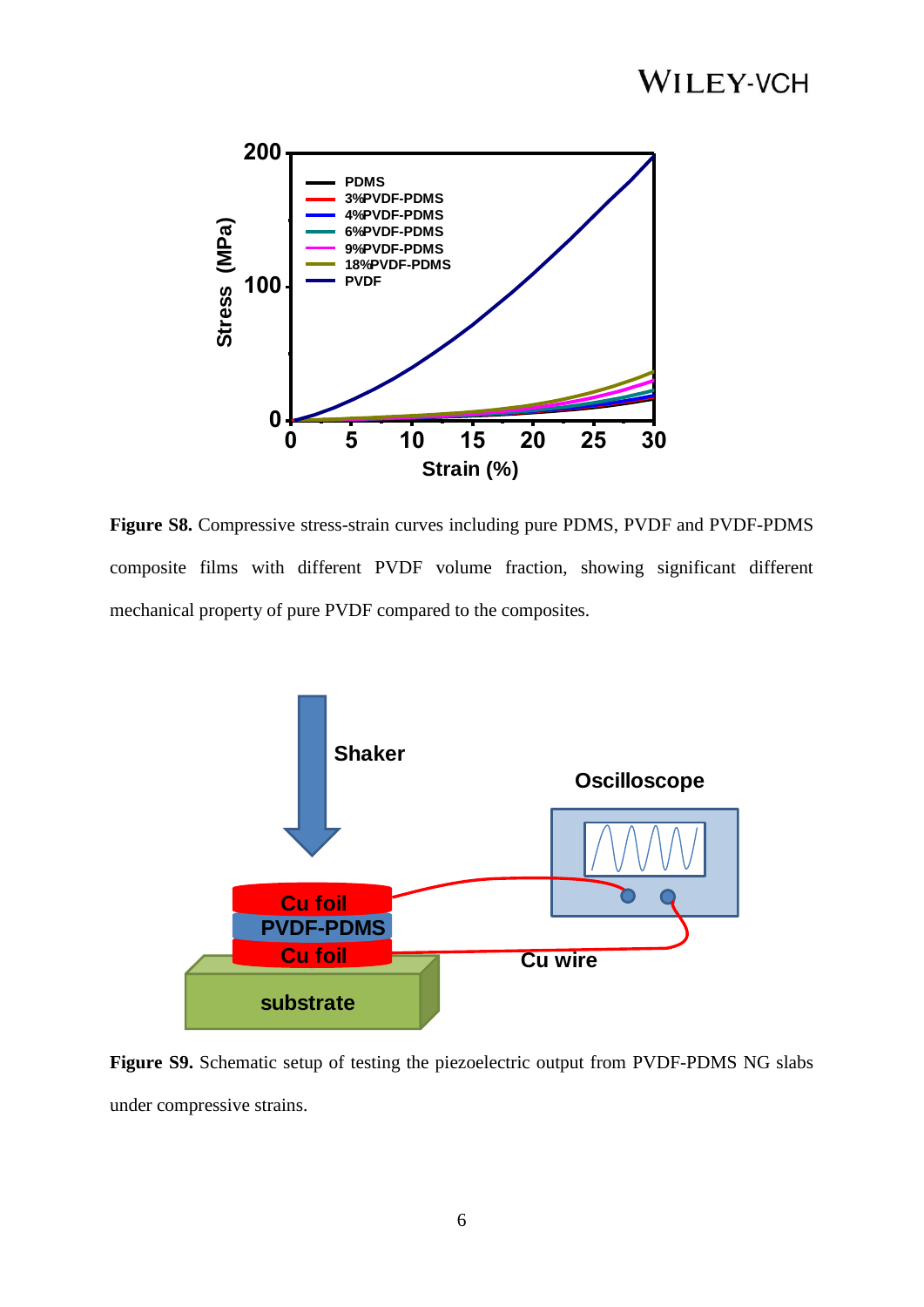

**Figure S10.** Piezoelectric voltage output profile of PVDF-PDMS composite NG films with different PVDF volume fraction. **(a)** 0% PVDF; **(b)** 3% PVDF; **(c)** 6% PVDF; **(d)** 9% PVDF; **(e)** 18%.



**Figure S11.** Piezoelectric voltage output profile of PVDF-PDMS composite NG films with 4% PVDF volume fraction under different compressive forces. **(a)** 0.52 N; **(b)** 1.84 N; **(c)** 2.75 N; **(d)** 4.71 N.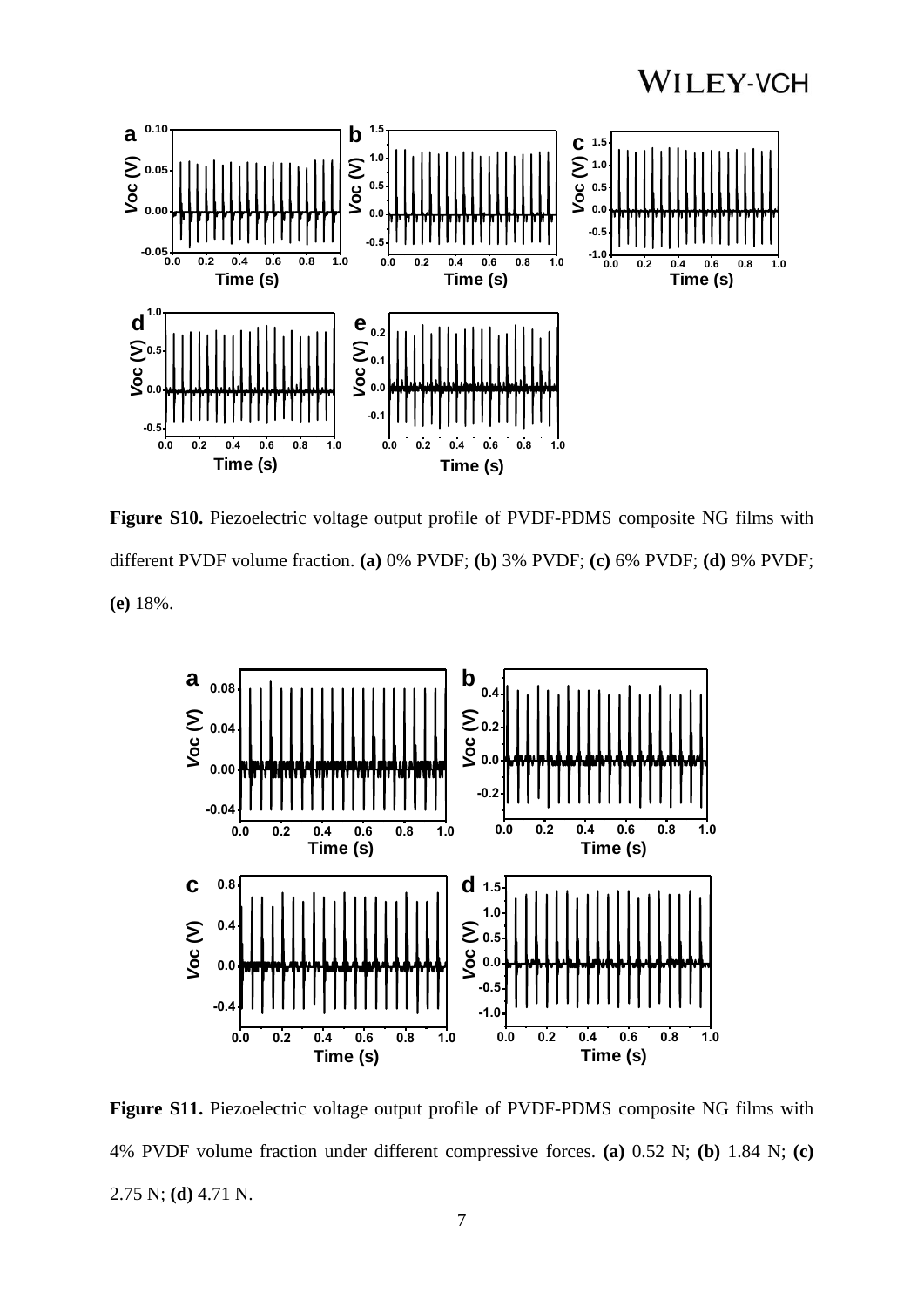

**Figure S12.** Piezoelectric voltage output profile obtained from an imbedded PVDF-PDMS composite NG in the artificial artery system under different internal pressure differences. **(a)** 60 kPa; **(b)** 83 kPa; **(c)** 113 kPa; **(d)** 132 kPa; **(e)** 158 kPa.



**Figure S13.** Piezoelectric voltage output profile obtained from an imbedded PVDF-PDMS composite NG in the artificial artery system under internal pressure difference of 113 kPa at different pressure variation frequencies. (a)  $15 \text{ min}^{-1}$ ; (b)  $20 \text{ min}^{-1}$ ; (c)  $30 \text{ min}^{-1}$ ; (d)  $120 \text{ min}^{-1}$ .